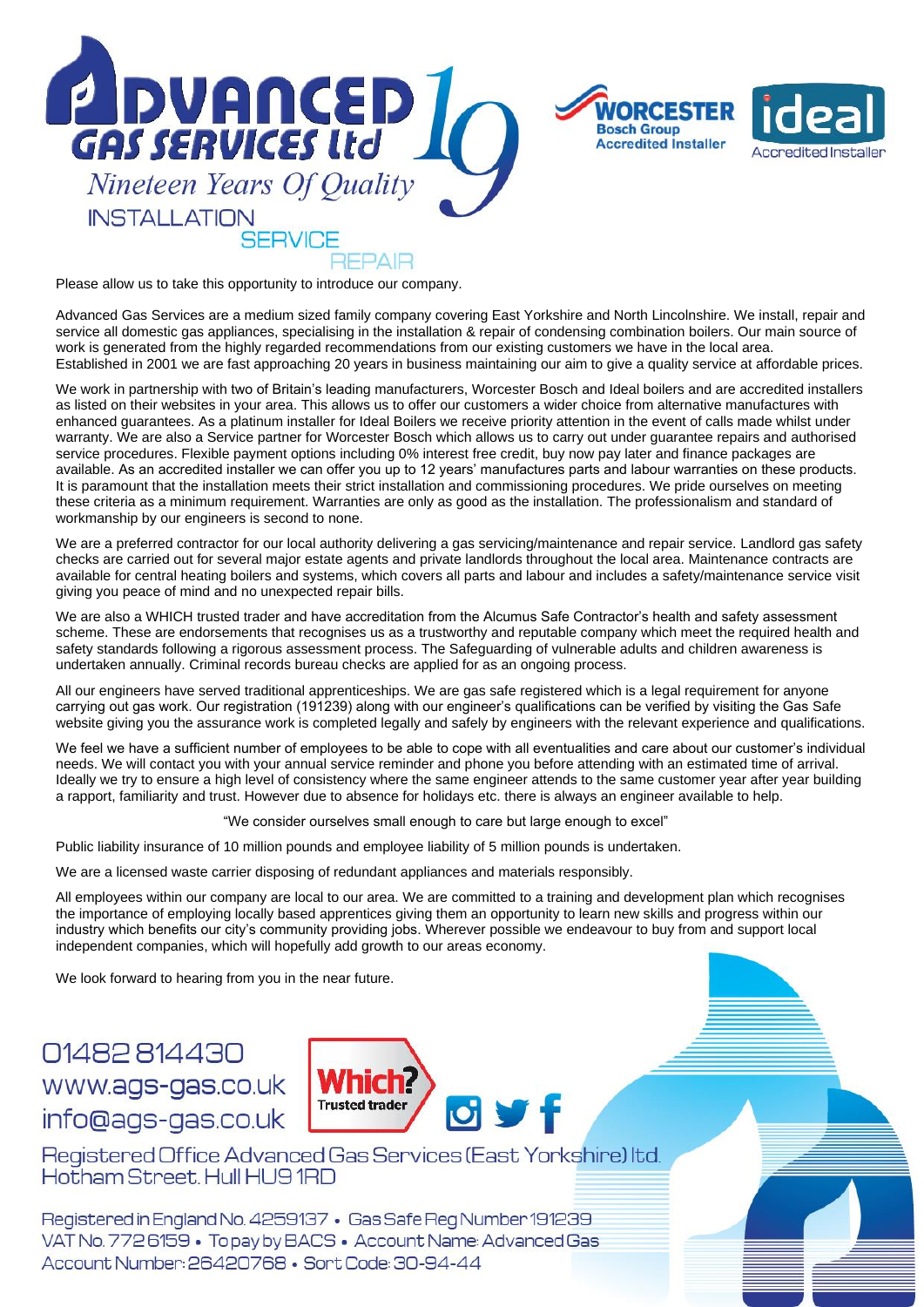

#### *Terms & Conditions GUARANTEE*

All workmanship is covered and guaranteed by Advanced Gas Services (East Yorkshire) Ltd.

The Guarantee will become null & void if the work completed by Advanced Gas Services (East Yorkshire) Ltd is subject to misuse or negligence. It shall also be null & void if repaired, modified or tampered with by anyone other than an engineer from Advanced Gas Services (East Yorkshire) Ltd.

Advanced Gas Services (East Yorkshire) Ltd will accept no liability for, or guarantee suitability, materials supplied by the client & will accept no liability for any consequential damage or fault. Advanced Gas Services (East Yorkshire) Ltd reserve the right to charge for any additional time incurred.

Advanced Gas Services (East Yorkshire) Ltd will not guarantee any work in respect of blockages in waste & drainage systems etc.

Advanced Gas Services (East Yorkshire) Ltd will not guarantee any work undertaken on instruction from the client & against the written or verbal advice of the engineer.

Work is guaranteed only in respect of work directly undertaken by Advanced Gas Services (East Yorkshire) Ltd & payment in full has been made. Any non-related faults arising from recommended work which has not been undertaken by Advanced Gas Services (East Yorkshire) Ltd will not be guaranteed.

Advanced Gas Services (East Yorkshire) Ltd shall not be held liable or responsible for any damage or defect resulting from work not fully guaranteed or where recommended work has not been carried out. Work will not carry a guarantee where the client has been notified by the engineer, verbally or indicated in ticked boxes or in comments/recommendations of any other related work which requires attention.

Where Advanced Gas Services (East Yorkshire) Ltd agrees to carry out works on installations of inferior quality or over ten years old at that date no warranty is given in respect of such works & Advanced Gas Services (East Yorkshire) Ltd cannot guarantee the effectiveness of the system or cover any issues not linked directly to the works carried out by us. Your statutory works remain unaffected.

Advanced Gas Services (East Yorkshire) Ltd shall only be liable for rectifying works completed by Advanced Gas Services (East Yorkshire) Ltd & shall not be held responsible for ensuing damage or claims resulting from this or other work overlooked or subsequently requested & not undertaken at that time.

Advanced Gas Services (East Yorkshire) Ltd accepts no liability for any delay in completing the project due to unforeseen circumstances beyond our control. Appointments are given in good faith, which we make our best efforts to keep.

All intended work areas must be cleared of any obstructions prior the work commencing. This includes any items of financial or sentimental value. If not, the responsibility is at your (the client's) own expense. Dust sheets will be supplied and laid out as a precaution during the process of the works to protect your property. Advanced Gas Services (East Yorkshire) Ltd. will not exclude damage caused by our own negligence.

#### *FIXED PRICE WORK*

Project proposals shall be given as a fixed cost, (unforeseen circumstances exempt) including Labour & Materials, and shall be within 10% over and above the equivalent total hourly rate cost.

Project Proposals are valid for a 30-day period only.

Where a written project proposal has been supplied to the client, the total charge to the client referred to in the project proposal should not exceed the actual time taken by more than 20% but may be revised in the following circumstances.

a) If after submission of the project proposal the client instructs Advanced Gas Services (East Yorkshire) Ltd (either orally or in writing), to carry out additional works not referred to in the project proposal.

b) If after submission of the project proposal there is an increase in the price of materials.

# 01482814430 www.ags-gas.co.uk info@ags-gas.co.uk



Registered Office Advanced Gas Services (East Yorkshire) Itd. Hotham Street, Hull HU9 1RD

Registered in England No. 4259137 · Gas Safe Reg Number 191239 VAT No. 7726159 · To pay by BACS · Account Name: Advanced Gas Account Number: 26420768 · Sort Code: 30-94-44